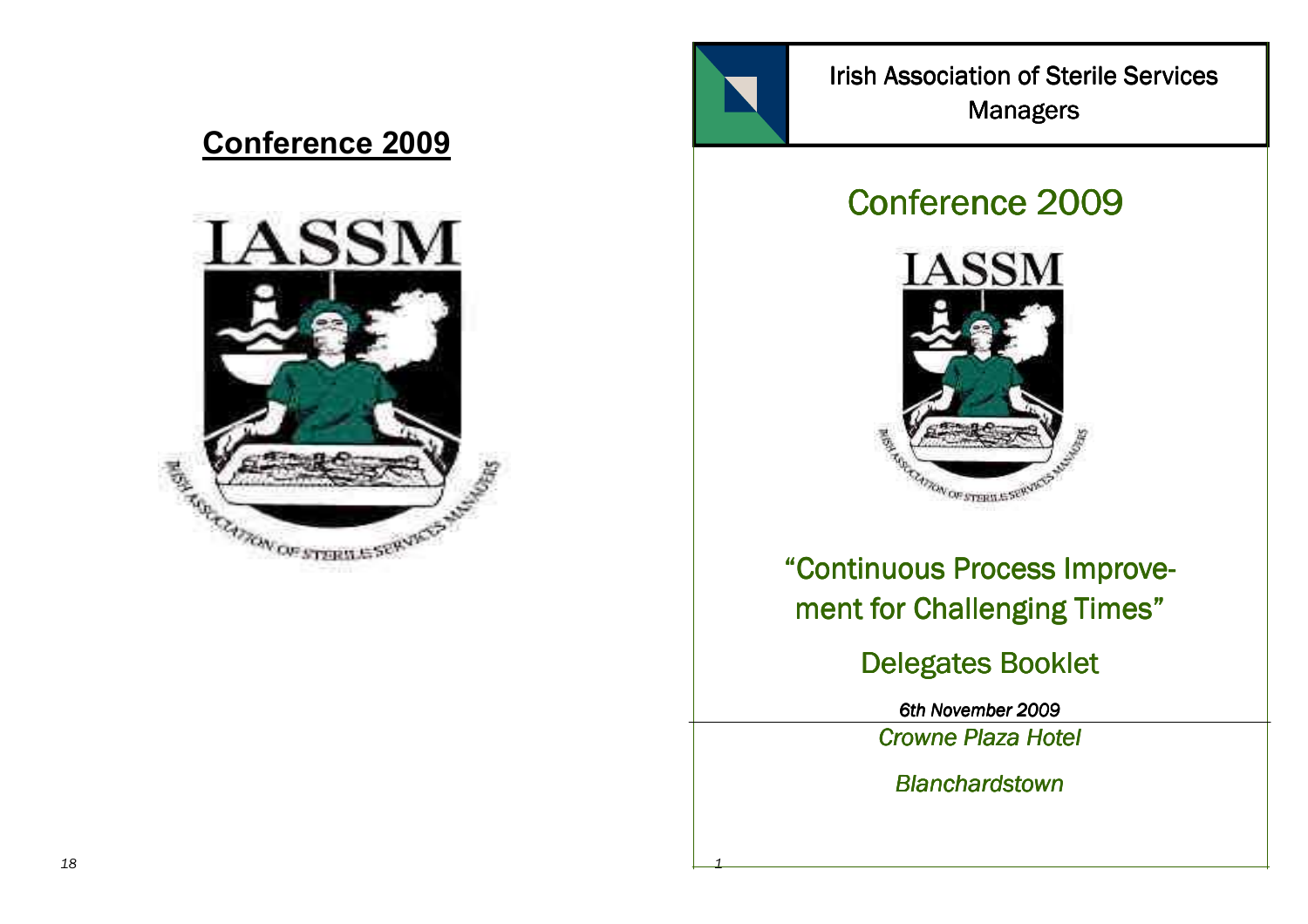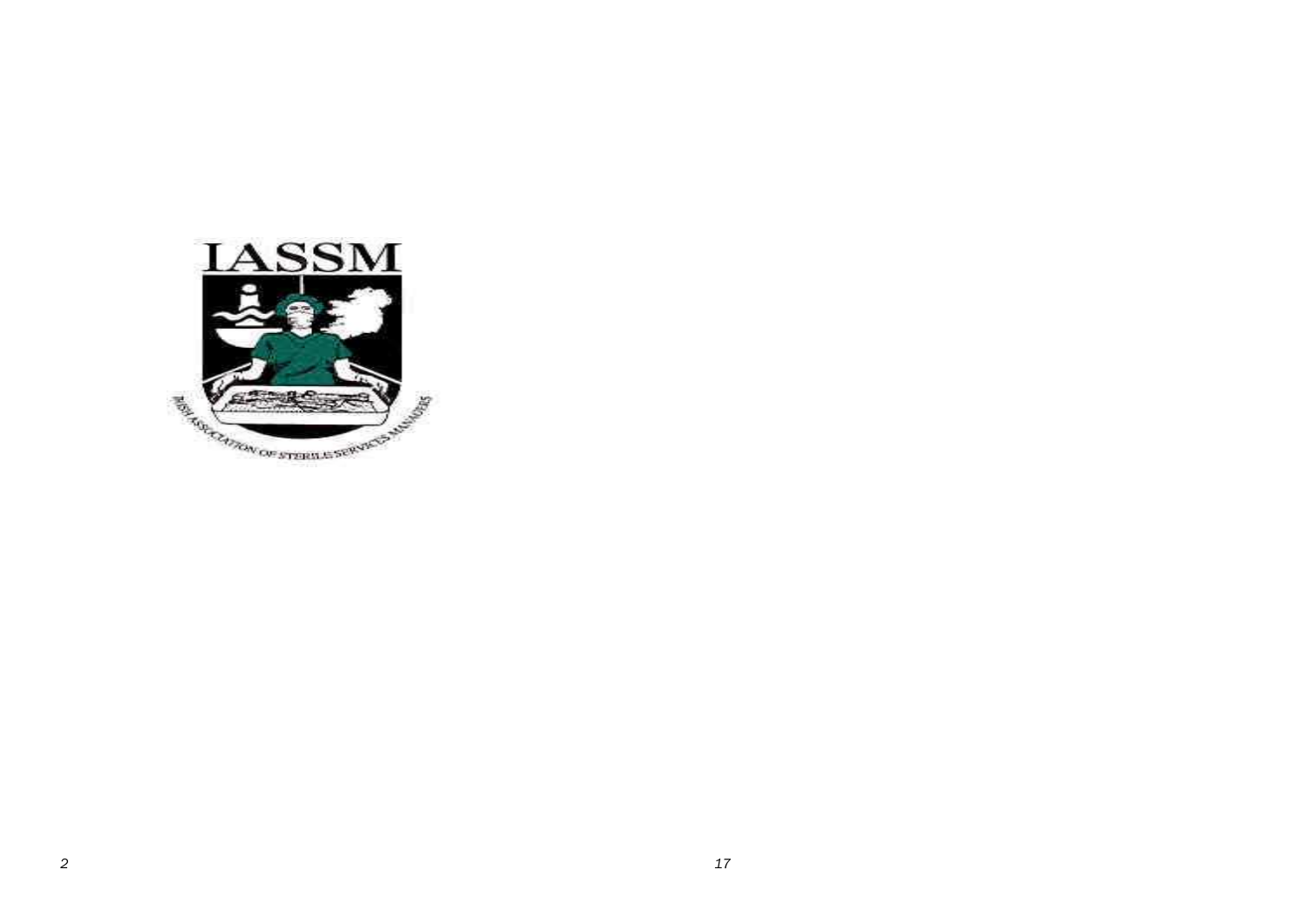has worked as a Dangerous Goods Safety Adviser in the Healthcare sector since 2005.

Henry graduated from University Limerick with an honours degree in Environmental Science in 1998. He then worked in Health and Safety within the chemical industry for a period of 7 years, specialising in the transport of dangerous goods internationally. He has worked as a Dangerous Goods Safety Adviser in the Healthcare sector since 2005.

#### Tony Mc Loughlin :-

Tony currently works as the Sterile Services Manager at Bon Secours Hospital, Cork. Having transferred from theatre nursing to sterile services in 1999, he became involved in the IASSM and has served on several committees to date leading to his position as vice chair in 2008.

He successfully completed his BSc (distinction) in Sterile Services Management in 2008 and the Advanced CDU Management certificate in June this year. He remains firmly committed to advancing the role of the modern CDU through IASSM projects and further education.

#### Terry Easy:-

Terry has been involved in decontamination for 36 years, firstly as a service and test engineer with a sterilizer manufacturer, then joining the NHS as Regional Sterilizer Engineer at South East Thames Region.

Between 1980 and 1990 Terry was employed as Service Director with British Sterilizer Company Ltd. In 1992 Terry was the founder of Health Service Associates, a decontamination maintenance and test company.

Terry registered as an Authorised Person (sterilizers) in 1994 now (AED) Authorising Engineer (Decontamination) and provides advice and guidance on all aspects of decontamination.

Terry is also a freelance trainer working with Eastwood Park Training Centre delivering courses on decontamination to operators, engineers and managers.

#### Welcome to Conference 2009

On behalf of the Irish Association of Sterile Services Managers (IASSM), it is my pleasure to welcome you to the 2009 Conference. The theme of this year's conference is "Continuous process improvement for challenging times".

It is important we continue to ensure that the quality of reprocessing is of the highest possible standard throughout the Country, regardless of the economic challenges during the current climate, so that we may guarantee the best care possible to patients in our hospitals. We achieve this by promoting the exchange of idea's and best practices along with developing the necessary tools required to maintain budgets whilst not compromising on the quality of service delivery.

The last 12 months have seen the continued development of the IASSM "Education forum". These are a series of general membership meetings coupled with educational input from relevant experts and I would encourage members to avail of these free, invaluable educational & informative opportunities next year, details of which will be available on our website shortly. In Feb we hosted our annual operative/technicians study which was very well attended as always and June saw the much anticipated introduction of an "Advanced Management Decontamination Course". Ten Central Decontamination Unit Managers successfully completed a City and Guilds Accredited bespoke two day Course delivered by a trainer from Eastwood Park. The Course is centred on the HSE Code of Practice for Decontamination of Reusable Invasive Medical Devices. We have continued to work with the National Hospital's Office (NHO) in developing the audit tool currently being rolled out across the various networks throughout the Country and we look forward to continuing to work with the NHO in developing future standards. It is through your continued support that we have come so far, and I thank you on behalf of the IASSM.

This year's conference program focuses on key areas and tools required to continue to develop best practice within our service, with specific attention being paid to topics such as Lean Projecting and Risk Management amongst others We will also discuss new developments and innovation in our Industry. We have a comprehensive number of presenters both international as well as local for you to enjoy. I hope that they will succeed in helping you to transfer the information to aide quality improvements within your Departments.

I would like to thank all the presenters, exhibitors, sponsors, and our delegates for supporting the IASSM in 2009. I would also like to take this opportunity to thank my IASSM Committee colleagues for their continued support and dedication to what I consider a wonderful organisation. I look forward to meeting you and wish you a most enjoyable conference.

Joy Markey, Chairperson, IASSM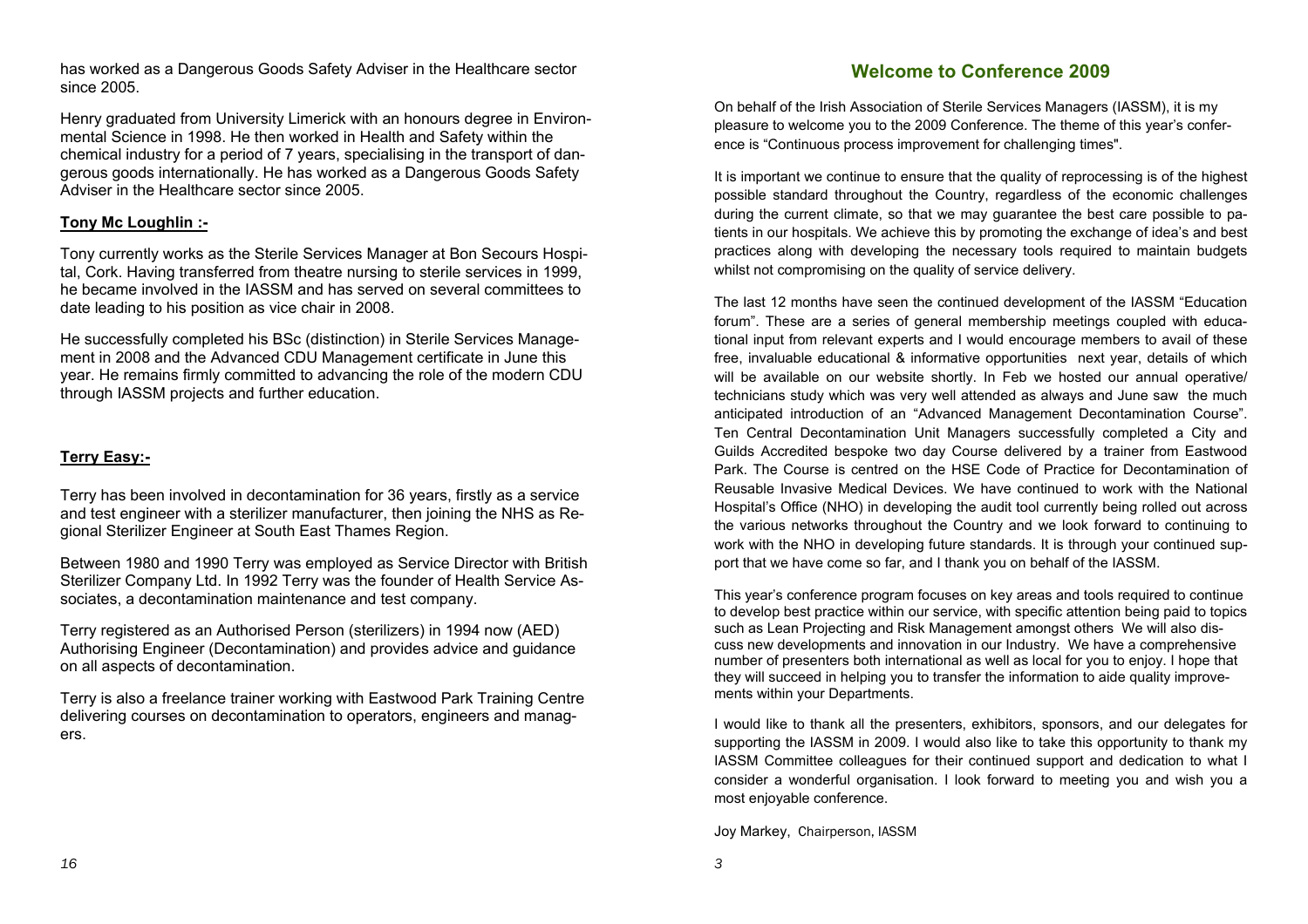

Dr Ronnie Russell Joy Markey President, IASSM **Chairperson**, IASSM



Patricia Doheny **Tony Mc Loughlin** Treasurer, IASSM Vice Chair Kilkenny **Cork** 

# IASSM**Committee 2009**



Oonagh Ryan







Trinity College, Dublin Dublin Dental School & Hospital



St. Luke's Hospital. The Contract of the Bon Secours Hospital



St Vincent's Private **Veronica Maher, Secretary** Veronica Maher, Secretary Waterford Reg. Hospital



Paschal Kent Ann Marie D'Arcy (Ann Marie D'Arcy Ann Marie D'Arcy Ann Marie D'Arcy Ann Marie D'Arcy Ann Marie D CUMH, Cork Bons, Glasnevin

#### Suzanne Hannon :-

CDU Team Leader Dublin Dental School and Hospital Suzanne Hannon is a Central Decontamination Team Leader working predominantly in the area of decontamination in the Healthcare sector for 8 years.

Currently studying part time in IT Tallaght for her BSc Sterile Service Management.

#### Pamela Hutchings:-

Has 6 years experience in sterile services and is currently working in St Vincent's University Hospital Dublin as a HSSD team leader. She has successfully completed the SKILL VEC FETAC Level 5 Support and is in the process of studying for the SKILL VEC FETAC Level 6 Advanced Certificate in Supervisory Management Skills.

#### Anthony Corbett:-

Anthony has been working for the last 13 years as a HSU Technician in St James' hospital, Dublin. His topic today will cover the 'TAG' system.

#### Simon Jackson :-

Simon Jackson is currently the Managing Director of Medical Standard 1 (MS1). Founded 3 years ago, MS1's aim is to enable the transfer of critical information between hospital sites required to both maintain the decontamination and usage history of medical devices.

Over the past 15 years, his roles in the healthcare and commercial sector covering Sales, Marketing, Healthcare Training and Medical Document Publishing assist him to deliver a rounded and realistic approach to which assist customers and suppliers achieve the common objective of enhanced patient safety through information exchange.

#### Henry Mooney:-

"Henry Mooney works for DCM Compliance Ltd, a company based in Limerick. He acts as a qualified Dangerous Goods Safety Adviser (DGSA) for the Dublin Hospital Group, a group of 23 hospitals in the Dublin area. As a DGSA, Henry provides advice to members of the group on all aspects associated with the transport of dangerous goods. Henry graduated from University Limerick with an honours degree in Environmental Science in 1998. He then worked in Health and Safety within the chemical industry for a period of 7 years, specialising in the transport of dangerous goods internationally. He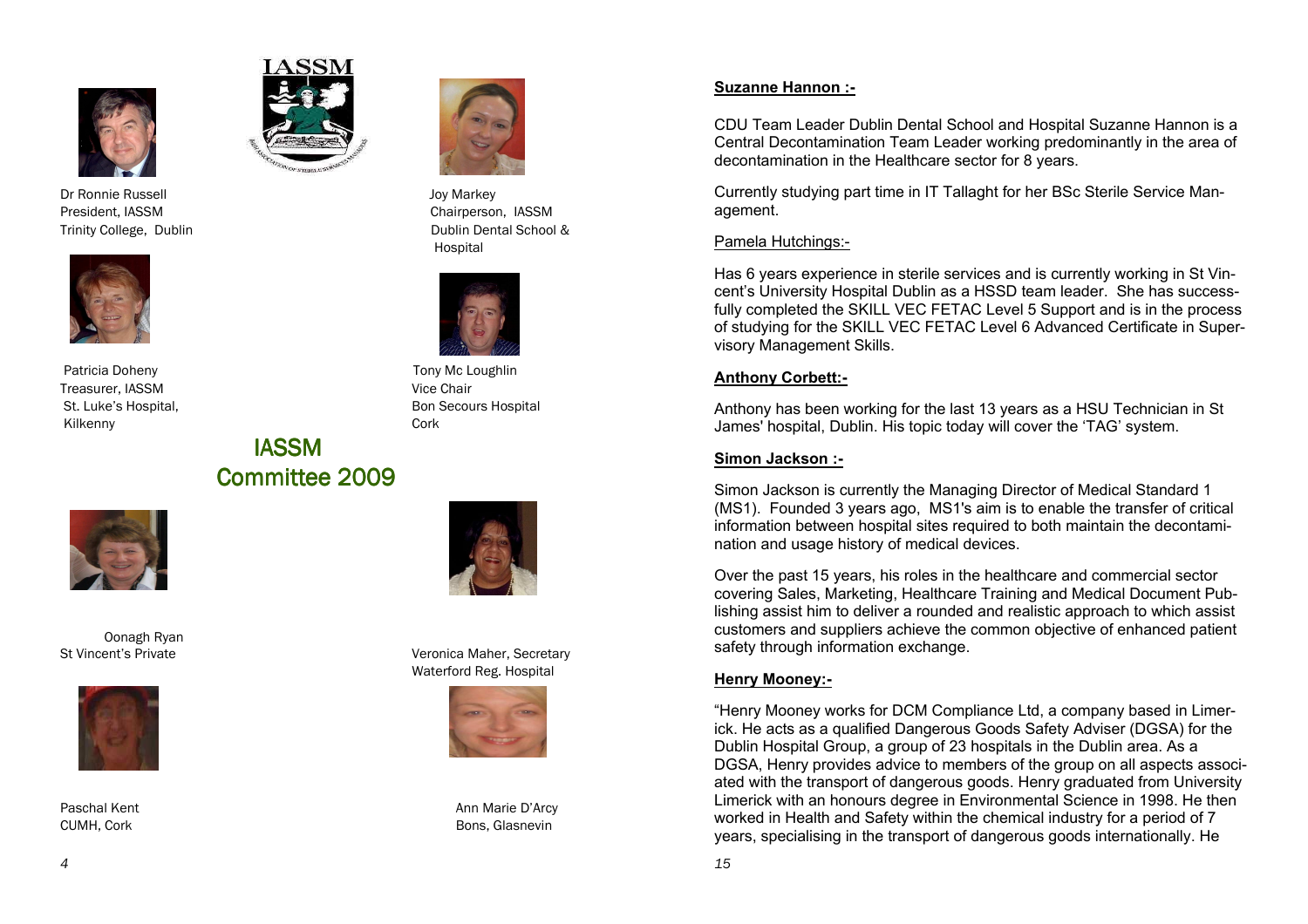#### Mick Rook:-

A dynamic, entertaining and prize winning speaker, Mick is passionate about his role in helping people achieve success in life and business. With over 20 years of business experience, he has helped hundreds of people to: develop new skills and to achieve a wide variety of business and personal goals. A qualified Executive and Life Coach Mick runs his own Personal Development Company - Act Now. In addition to offering a range of personal and interpersonal skills training programmes, he also delivers a range of talks to various groups particularly in the areas of beliefs and positive thinking.

#### Peter Chandler:-

Pete is the National Director of Operations for Decon Sciences' decontamination division, based in Reading, UK, and responsible for the company's operational regional supercentre programme and consultancy turnaround projects. In previous roles as Decontamination Lead for acute NHS Trusts, Surgical Director and Theatre Management, Pete has been responsible for sterile service centralization, organizational redevelopment of decontamination provision and design and commissioning of new SSD facilities as part of the English Departent of Health's strategy to achieve compliant decontamination services.

With a strong focus on a whole systems, patient focussed approach to successful decontamination delivery, Pete emphasizes the need for clinical and SSD teams to work in partnership to deliver excellence in decontamination and instrument management.

#### Paul MC Walter:-

I am 25 years old. I am currently employed by the Bon Secours Hospital, Galway as a Sterile Technician in the Central Sterile Services Department for the past 4 years.

I am also a part time student attending the Institute of Technology, Tallaght. I have already obtained a Higher Certificate of Science in Sterile Services Technology. I am currently continuing my studies for a Bachelor of Science Degree in Sterile Services Management of which I am in my final year.

I am living in Galway city and have been all of my life.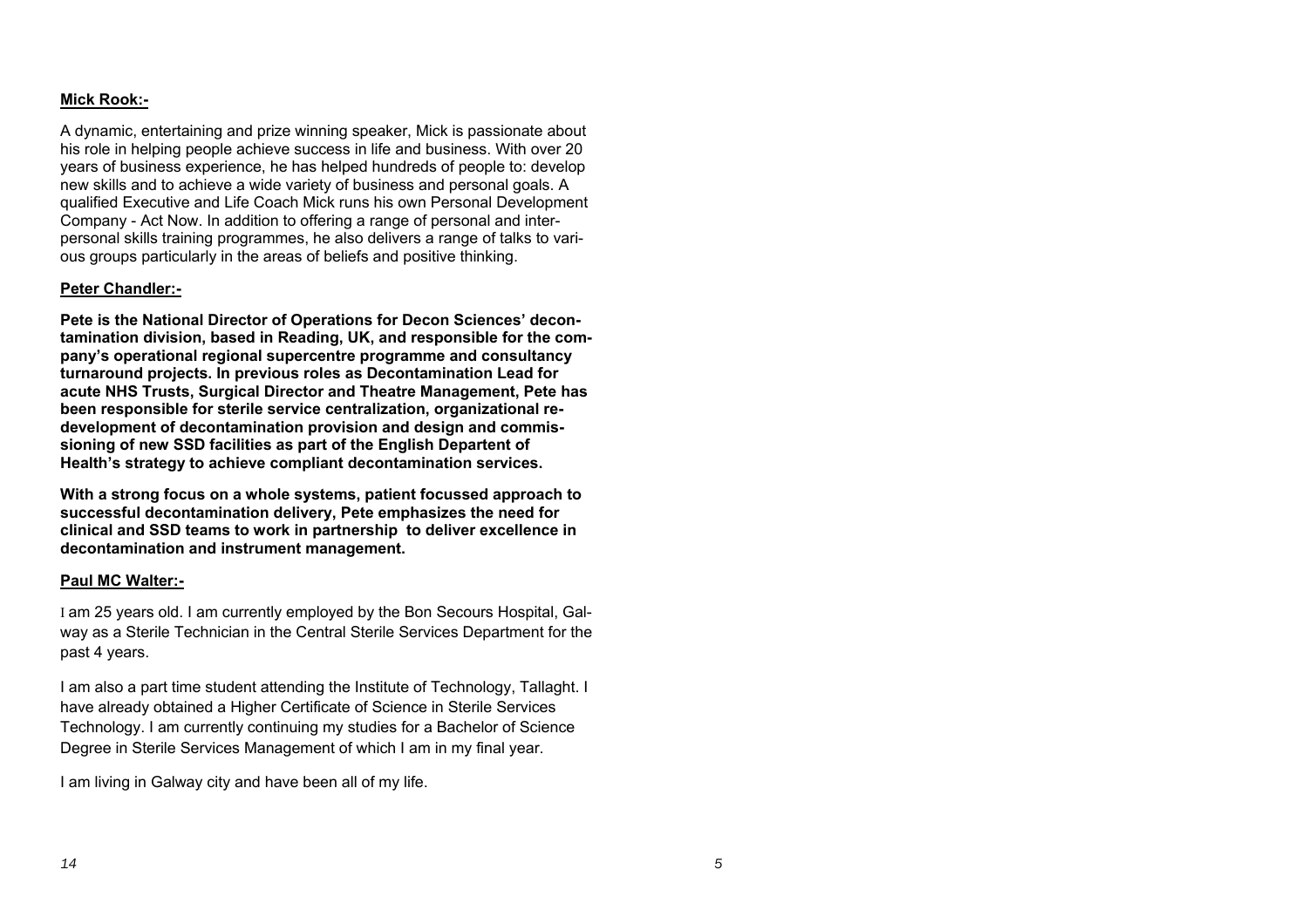### **FRIDAY 6th NOVEMBER 2009**



07.30-08.45 Registration & Exhibition Viewing 08.45 Registration & Exhibition ViewingTea & Coffee

- 9.00 –09.15 Official Opening of Conference 2009 **Joy Markey** Dr. Ronnie Russell President, IASSM **IASSM**
- Session 1 Moderator: Dr. Ronnie Russell
- 09.15-10.00 Motivation/Coaching Mick Rook (Ireland)
- 10.00-10.45 21sr Century SSD 10.45 21sr Century SSD 10.45 21sr Century SSD Peter Chandler (UK)
- 10.45-11.45**Official Opening of Trade Exhibition**
- Session 2: Moderator: Ann Marie Darcy
- 11.45-12.15 Student Presentations ( ITT Dublin; Skillvec)
- 12.15- 13.00 Loan instrument management Simon Jackson ( UK)
- 13.00-13.45 Dangerouis Goods Act Henry Mooney ( Ireland)

#### 13.45-14.30 Lunch

### 4.5 Evaluation of cleaning methods on protein contamination of dental instruments



A collaborative project with the HPA, Glasgow Dental Hospital, and Barts' Medical School has evaluated the efficiency of three instrument cleaning methods used in general dental practice (GDP): manual cleaning only, manual plus ultrasonic cleaning and benchtop washer disinfectors. The study also looked at washer disinfectors (WD) located in SSDs.

A range of reprocessed instruments used in clinical practice from both GDPs and SSDs were examined for presence of residual risk materials using a combination of visual score and a sensitive protein assay based on ophthaldialdehyde/N-acetyl cysteine as the fluorescent reagent with reference to a standard curve determined using BSA.

No significant differences were present between the manual only, SSD WD or benchtop WD cleaning processes. However, significant differences were observed between each of these processes and the combined manualultrasonic cleaning process, where larger residual protein deposits remained. Regression analysis showed no positive correlation between visual scoring and residual protein (p >0.05). Except for the SSD WD, all methods showed large variations between different instruments of the same type decontaminated by the same method.

Cleaning efficiencies of the different processes varied considerably and demonstrated the manual plus ultrasonic cleaning process to be significantly less efficient than the other three processes in terms of residual protein, though the proportion of residual human protein was not examined. Visual scoring was not a reliable measure of cleanliness. These issues require further investigation but may have implications for the type of cleaning processes used within GDPs and SSDs.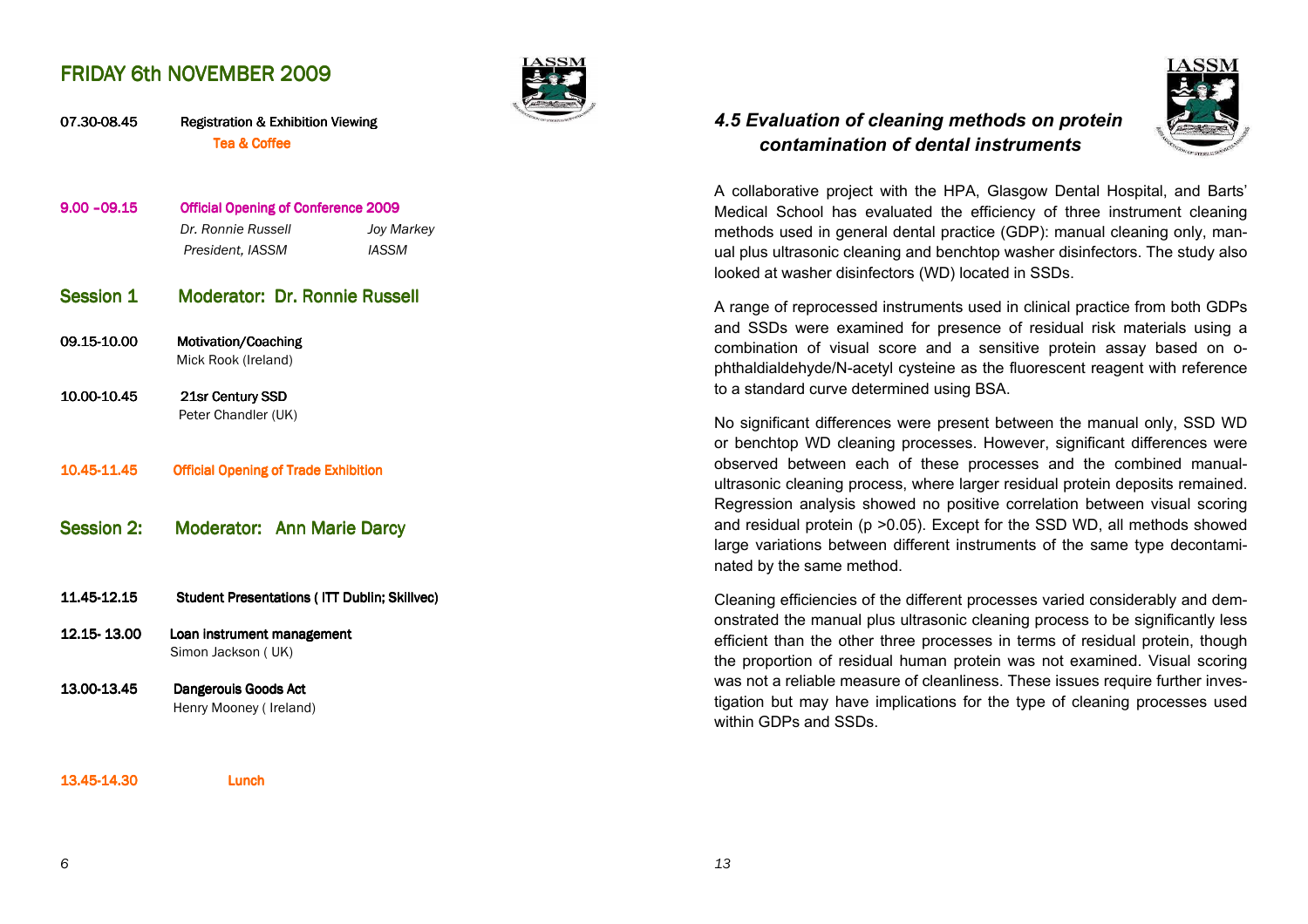#### IASSM Research



( Department of Health Funded Research on Decontamination of Surgical Instruments: Progress Review 2008)

### 4.4 Quality control in CSSD washers and instrument design considerations

Studies were performed by Professor Perrett's group on the quality control of the washing systems in the CSSD. The washing systems using unbuffered Solid Metal Pro had wash baths with pH varying by up to 1 pH unit during a half-day shift. The conductivity of the bath liquors varied in a similar manner.

A number of instruments obtained at random from the CSSD were examined visually for contamination by dismantling them. Instruments such as forceps were found to show gross contamination in certain areas, such as moving joints, and instruments with lumens were found to have considerable material within the lumens. However, initial chemical tests have not been able to confirm the presence of protein in these areas, where the major build-up may simply be 'rust'.

#### Key findings

• Up to 60 mg of tissue can contaminate even simple surgical instruments during use.

- Instruments obtained from CSSD regardless of their visual appearance can still contain up to 1mg of protein.
- It is suggested that a monomolecular layer of various proteins forms on the surface of stainless steel and is difficult to remove under CSSD conditions.
- Similar considerations apply to dental instruments.
- Instrument design could be considerably improved to remove areas that cannot be cleaned, although it is probably impracticable to eliminate all such areas.

A special thanks to the following

Companies for sponsorship:

3M

**Murray Surgical/Ruhoff** 

Medister Ltd. Sponsors of symposium sponsors of symposium

sponsors of folders

sponsors of badges

The IASSM would like to thank all the companies that sponsored raffles and prizes at this years conference.

## Conference Exhibitors

The IASSM would like to thank the following exhibitors for their

participation in this year's Conference.

Brennan & Company **Brennan & Company** Accuscience **Trulife Autocal Autocal** Elga Process Water **Environmental Water Systems 3M** Eurosurgical Eurosurgical Manepa Fannin Healthcare Fleming Medical Fleming Medical MED HealthEdge **RS Whitewater** RS Whitewater Irish Hospital Supplies **Hospital Supplies** Murray Surgical Limited Intraveno **Intraveno** O'Leary Medical Johnson & Johnson T.P Whelan Whelan CWS Boco Ireland **Rockford Healthcare** Coffee healthcare

**Steritex**  Medister Healthcare 21 Ecolab Healthcare Eurotherm Ltd.

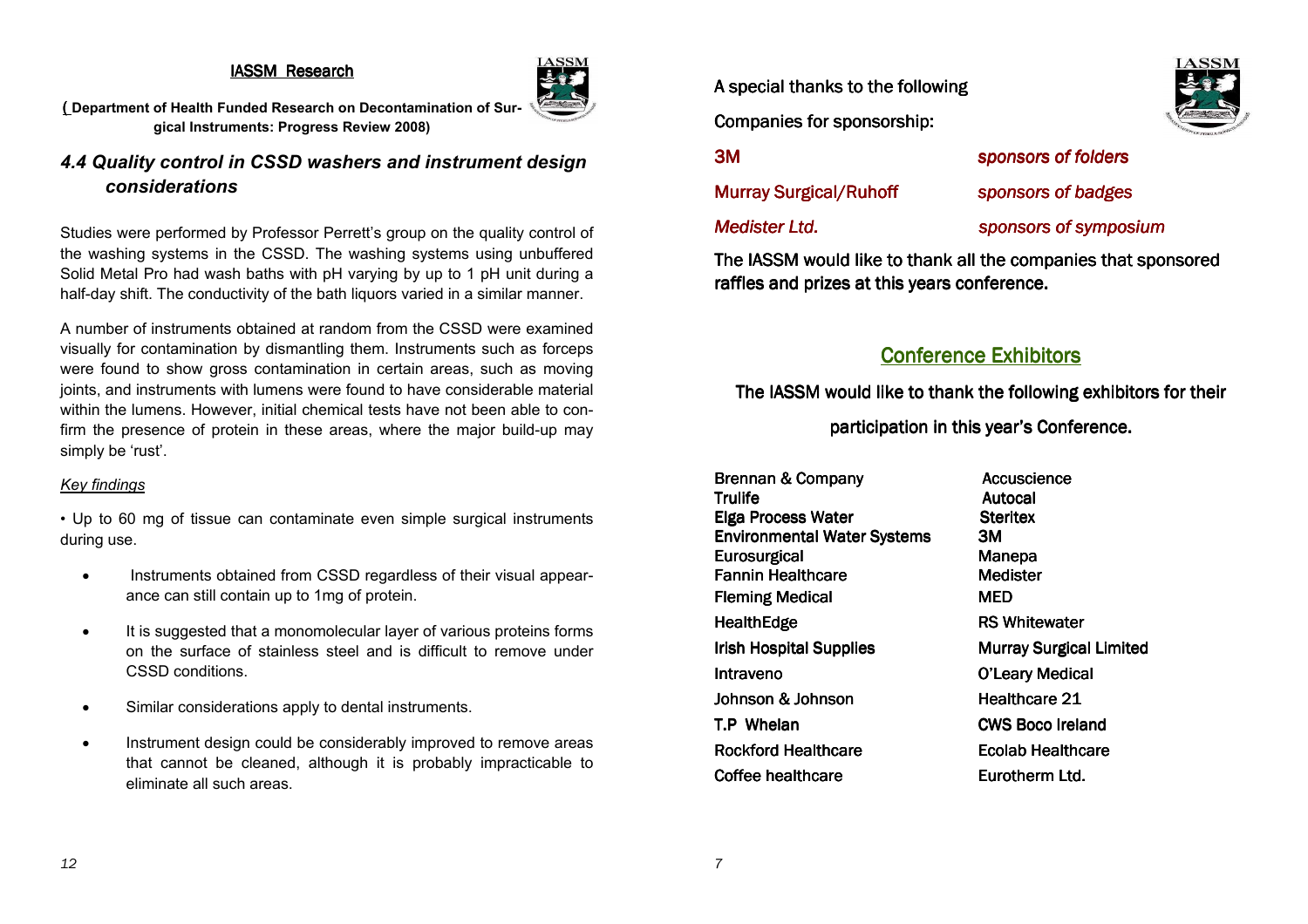#### Fri 6th NOVEMBER 2009



14.30-15.30 Trade exhibition Viewing with Tea/coffee

- Session 3 Moderator: Colm Casey, Manepa
- 15.30-16.00 Lean Projecting Tony Mc Loughlin ( Ireland)
- 16.00- 16.45 Service/Validation contracts & test scheduling Terry Easy ( UK)

Close of IASSM Conference Joy Markey IASSM

- 16.45 17.45 **Exhibition Viewing**
- 17. 45-Symposium - Sponsored by Medister Ltd. (wine & Cheese Reception)

20.00 20.00 Dinner

21..30-22.00 Carl the Magician

22.00– 02.00 Dancing til late to "Rainbow" & DJ



# IA<u>SSM Committee Contact Details</u>

# www.wfhss.com and click on Ireland homepage.

| Chairperson:      | <b>Joy Markey</b><br><b>CSSD</b><br>Dublin Dental Teaching School<br>Tel: 01 6127339 |
|-------------------|--------------------------------------------------------------------------------------|
| Vice-Chairperson: | Tony Mc Loughlin                                                                     |
|                   | Bon Secours, Cork                                                                    |
|                   | 021-4941976                                                                          |
| Secretary:        | Veronica Maher<br><b>CSSD</b><br>Waterford Regional Hospital<br>Tel: 051 842620      |
| Treasurer:        | Patricia Doheny<br>CSSD<br>St. Luke's Hospital, Kilkenny<br>Tel: 056 7785404         |
| Members:          | Paschal Kent<br>Ann Marie D'Arcy                                                     |
|                   | Oonagh Ryan                                                                          |